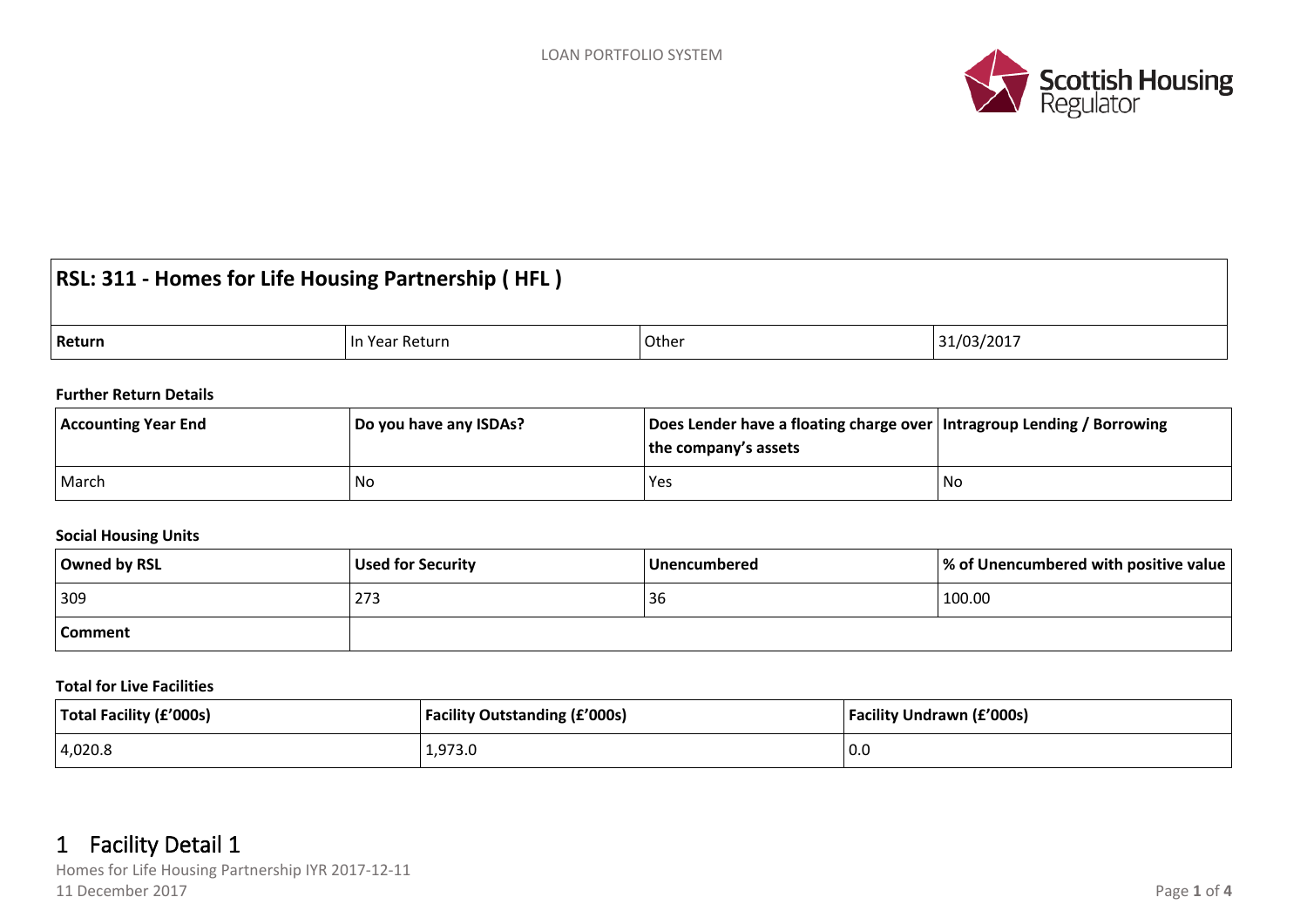

| Facility<br><b>Number</b> | Lender                            | <b>Status</b> | Facility<br>Total £'000s | <b>Start Date</b> | End<br>Date               | Amount<br><b>Undrawn</b> | <b>Amount</b><br>  Outstanding | Undrawn<br><b>Facility For</b> | <sup>1</sup> Details | Committed? | <b>Next</b><br>5 Yrs? | <b>Multi</b><br>Lender |
|---------------------------|-----------------------------------|---------------|--------------------------|-------------------|---------------------------|--------------------------|--------------------------------|--------------------------------|----------------------|------------|-----------------------|------------------------|
| HFLNBS001                 | Nationwide<br>Building<br>Society | Live          | 4,020.8                  |                   | 28/03/2008 01/04/2023 0.0 |                          | 1,973.0                        |                                |                      |            |                       | No                     |

#### **Facility Fees**

|                         |     | <b>Details</b>                      | Additional Lenders |
|-------------------------|-----|-------------------------------------|--------------------|
| <b>Arrangement Fees</b> | IN. |                                     |                    |
| Non-Utilisation Fees N  |     |                                     |                    |
| <b>Other Fees</b>       |     | Legal and valuation fees of lender. |                    |

## **1.1.1 Loan Details 1**

| Loan Ref No |      | Status   Loan Type | ∣ Loan Amt |         | O/standing   Repayment Terms   Purpose |                    | <b>Details</b> | <b>Ref Rate</b>   | Margin / All-in Rate |
|-------------|------|--------------------|------------|---------|----------------------------------------|--------------------|----------------|-------------------|----------------------|
| NBSFIXED001 | Live | <b>Fixed Rate</b>  | 4,020.8    | 1,973.0 | <b>Fully Amortising</b>                | Affordable Housing |                | <b>Fixed Rate</b> | 5.5050               |
|             |      | Loan               |            |         |                                        | Development        |                | Percentage        |                      |

## **1.1.2 Additional Loan and Security Detail**

| Loan Ref No | <b>First Capital</b> | <b>Final Capital</b> | $ $ Int is being | ∣First         | <b>Deal</b>    | Forward      | Security from                    | <b>Social Housing</b> | <b>Basis</b> | Date of          | Coven |
|-------------|----------------------|----------------------|------------------|----------------|----------------|--------------|----------------------------------|-----------------------|--------------|------------------|-------|
|             | Repayment            | Payment              |                  | Interest       | <b>Expires</b> | <b>Fixes</b> | <b>Social Housing % Security</b> |                       |              | <b>Valuation</b> | ants  |
|             |                      |                      |                  | <b>Payment</b> |                |              |                                  | Value £'000s          |              |                  |       |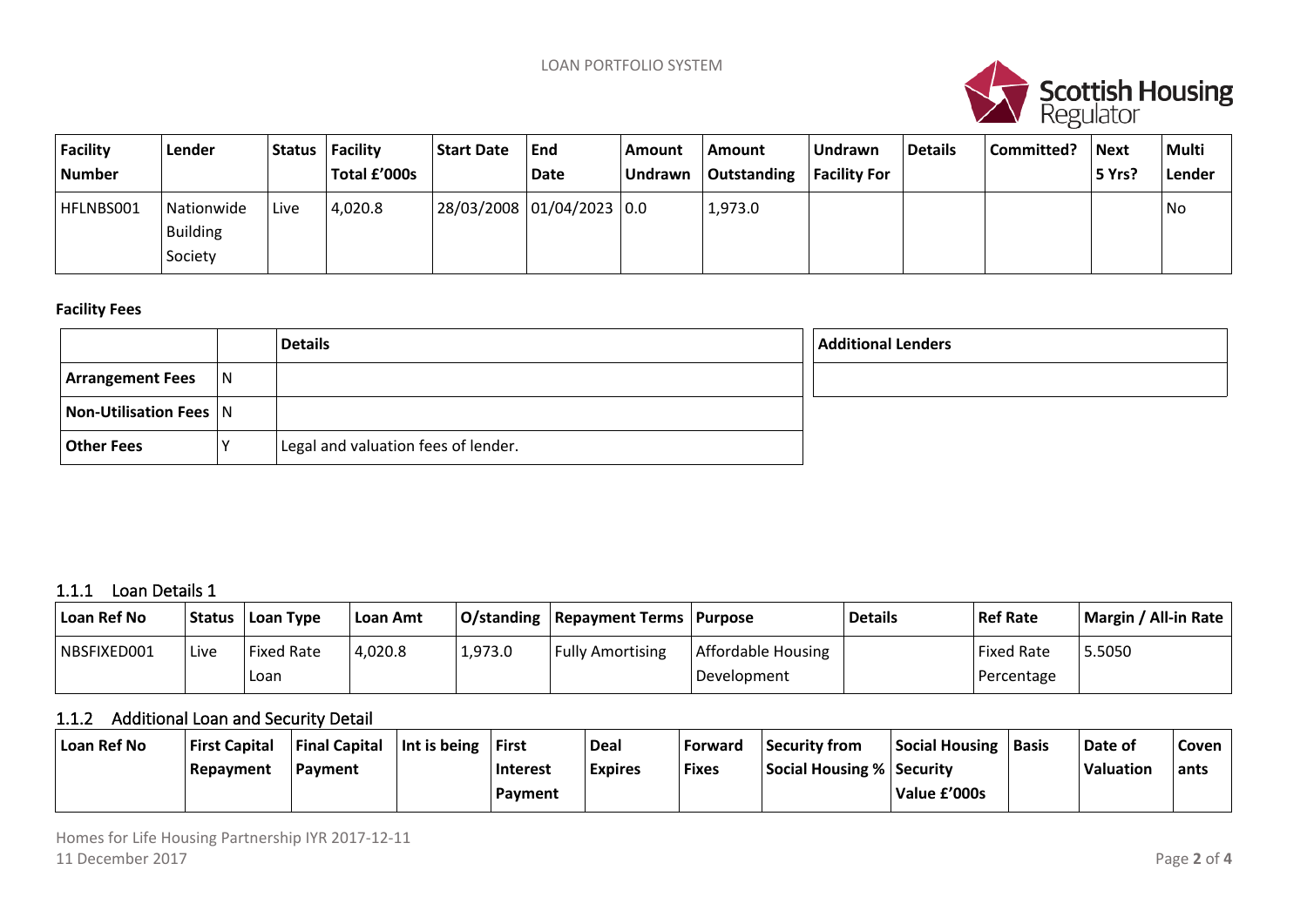

| NBSFIXED001 | 31/05/2008 | 01/04/2023 | Paid | 131/05/2008 |  | 100.00 | 6,921.0 | EUV-SH  | 24/09/2004   Yes |  |
|-------------|------------|------------|------|-------------|--|--------|---------|---------|------------------|--|
|             |            |            |      |             |  |        |         | without |                  |  |
|             |            |            |      |             |  |        |         | sales   |                  |  |

## 1.1.2.1.1 Covenant Detail 1

| Loan Ref No                   | Seq. No. | Type of Covenant                           | Required Level | Reporting frequency | Date of last report | Level Achieved |
|-------------------------------|----------|--------------------------------------------|----------------|---------------------|---------------------|----------------|
|                               |          | Loan to Value                              | $> = 105%$     | Annually            | 30/09/2016          | 309%           |
| $\vert$ How is it calculated? |          | Valuation of secured property / Loan value |                |                     |                     |                |

## 1.1.2.1.2 Covenant Detail 2

| Loan Ref No           | ' Seq. No. | Type of Covenant                                                                                                | <b>Required Level</b> | <b>Reporting frequency</b> | Date of last report | Level Achieved |
|-----------------------|------------|-----------------------------------------------------------------------------------------------------------------|-----------------------|----------------------------|---------------------|----------------|
|                       |            | Interest Cover                                                                                                  | $> = 110%$            | Annually                   | 30/09/2016          | 326%           |
| How is it calculated? |            | (Operating surplus + Interest receivable - Transfers from reserves) / (Interest payable + Interest capitalised) |                       |                            |                     |                |